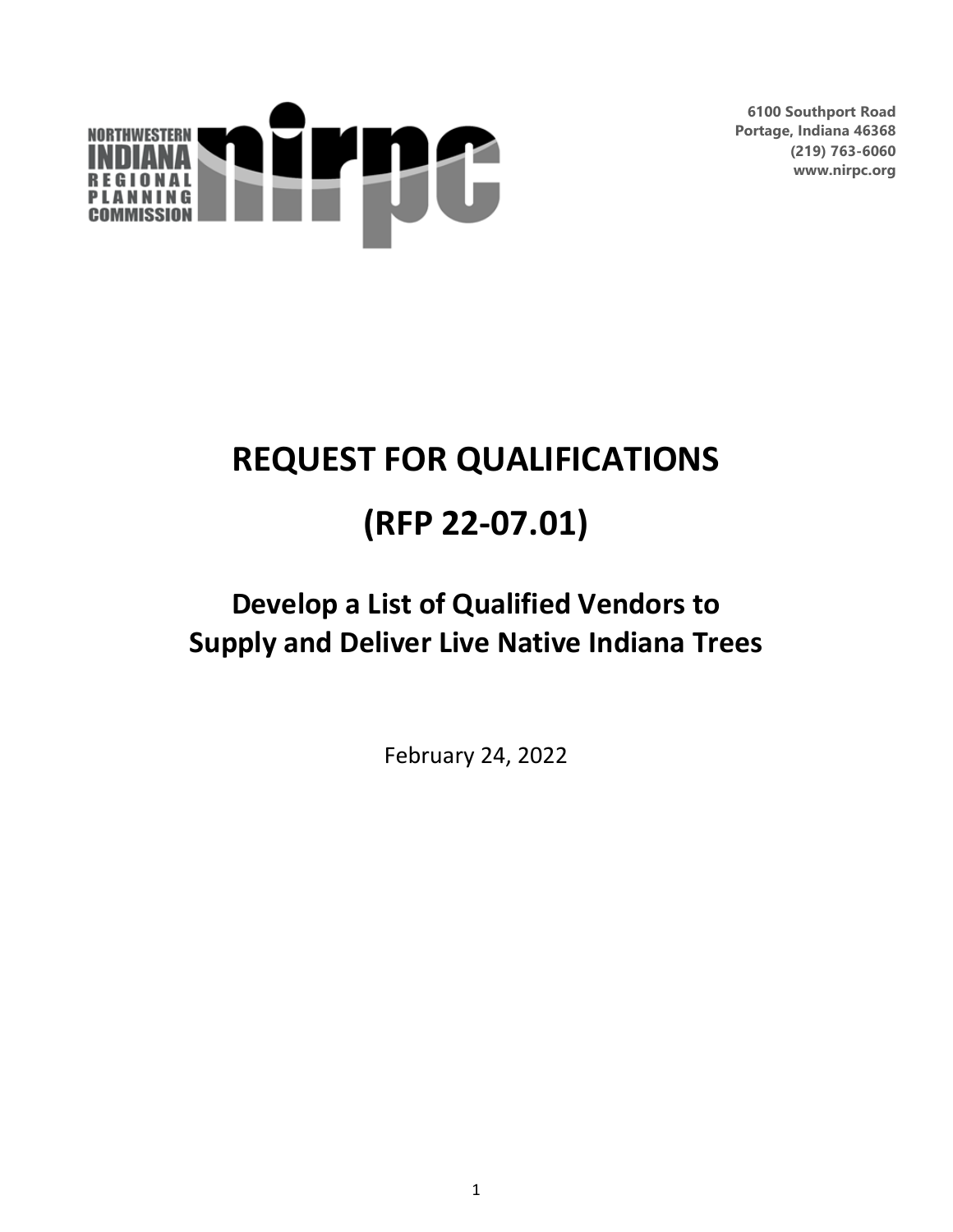# **REQUEST FOR QUALIFICATIONS: Develop a List of Qualified Vendors to Supply and Deliver Live Native Indiana Trees**

#### **1. Background**

The Northwestern Indiana Regional Planning Commission (NIRPC) is pleased to present this Request for Qualifications (RFQ) to prospective entities or groups of entities (the "Responders") interested in providing a Statement of Qualifications (SOQ) to enter into an arrangement to provide the Required Project Services (the "Project").

NIRPC is a multi-purpose, sub-state, area-wide planning agency representing local government within Lake, Porter, and LaPorte counties in Indiana. It is governed by a board of fifty-three commissioners, all of whom must be elected officials. The 1,520 square mile planning area has a population of 771,815 according to the 2010 decennial census.

NIRPC provides a wide range of services to communities and organizations within its planning area. These include the dissemination of technical data, the maintenance of planning certifications qualifying the region for state and federal aid, the conduct and undertaking of planning and development studies relating to transportation, the environment and community, economic development, and the general provision of staff services to assist local governments. NIRPC is the designated metropolitan planning organization (MPO) for transportation planning in northwestern Indiana.

# **2. General Description**

In northwest Indiana, there is a critical need to address tree canopy lost due to the emerald ash borer insect (EAB). An opportunity exists for NIRPC and partners to implement a program that provides live native Indiana trees to qualifying municipalities, counties, and non-profits located within the Northwest Indiana Lake Michigan Watershed to plant approximately 700 trees to mitigate tree canopy loss from emerald ash borer in connection with the Northwest Indiana Regional Urban Forestry EAB Recovery Program. NIRPC estimates a minimum of four program qualifying applicants will be selected and the locations specific to those selected applicants will determine the areas for planting approximately 700 trees. These trees will be selected in consultation with technical team members such as Indiana Department of Natural Resources and U.S. Forest Service to ensure the right trees are planted in the right places, and to ensure regional project goals are met.

NIRPC is accepting Statements of Qualifications from nurseries to develop a list of qualified vendors to supply and deliver live native Indiana trees. The scope of this project is the ability of qualified nursery/nurseries to supply and deliver live native Indiana trees (as listed in Marion Jackson's book *101 Trees of Indiana*), which must comply with the "Specifications for Plant Materials" in item # 23, to the location specified in item # 24. Two to four separate plantings are proposed for the following time frames: Spring of 2022, Fall of 2022, Spring of 2023, and Fall of 2023. Therefore, the Responder will need to supply and deliver between two and four separate orders of live trees through the end of the Project, which is slated for Fall of 2023.

# **3. SOLICITATION SCHEDULE**

Release date: February 24, 2022 Deadline for inquiries: March 7, 2022, at 12:00 (noon) CT Deadline for submittals: March 25, 2022, at 12:00 (noon) CT Issue Short List of Approved Vendors: March 31, 2022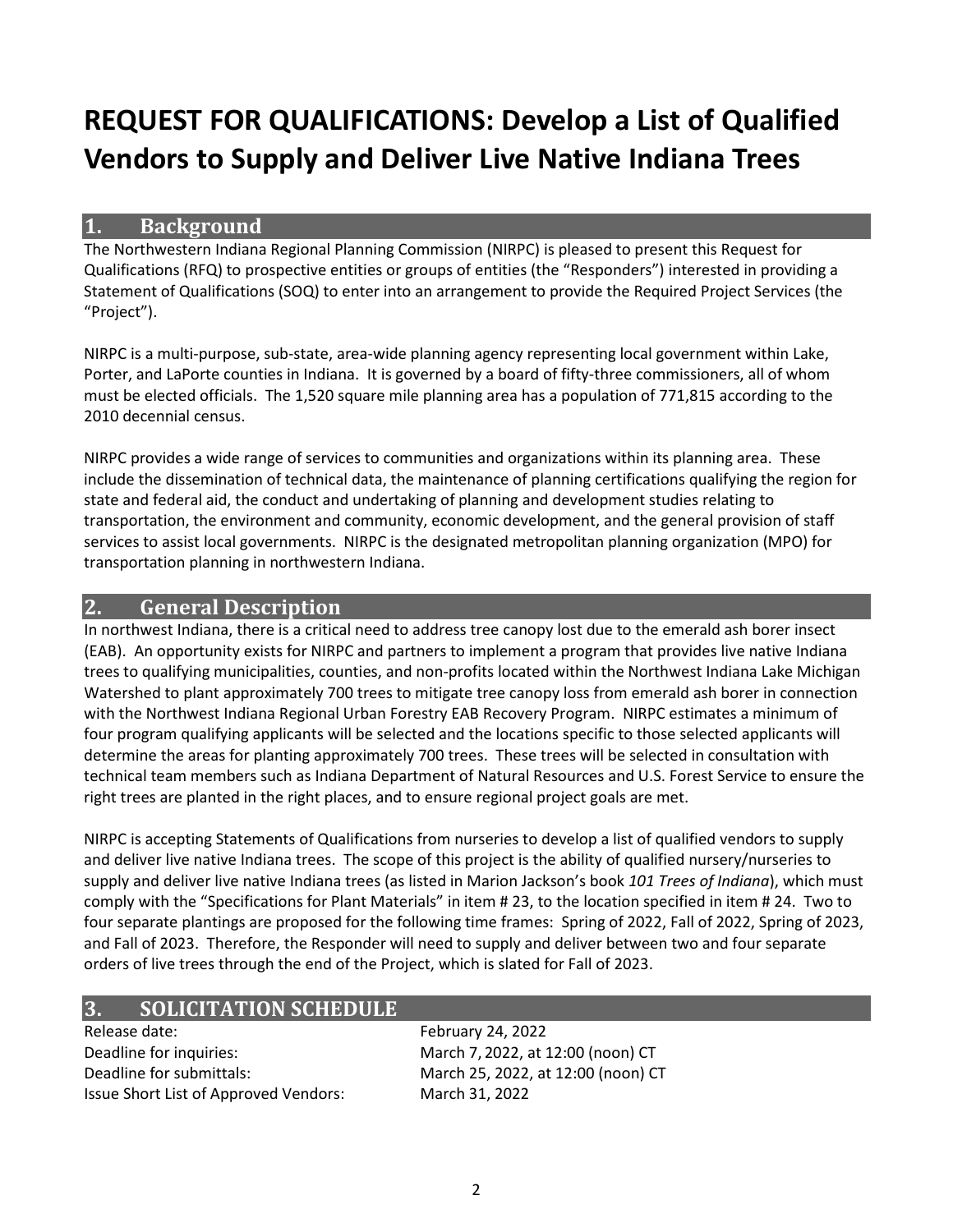#### **4. Contact**

Lisa Todd Procurement Coordinator Northwestern Indiana Regional Planning Commission 6100 Southport Road Portage IN 46368 P: 219-254-2527 [ltodd@nirpc.org](mailto:ltodd@nirpc.org)

#### **5. Definitions**

**Response(s):** Response(s) may refer to a quote, proposal, sealed response, or set of qualifications that is to be submitted by the Responder.

**Responder:** Responder shall refer to a firm, agency, agent, company, organization, vendor, or person submitting a Response(s) to NIRPC.

**Contract:** Refers to an agreement between the Responder and NIRPC in which a set of terms and conditions and a scope of work are agreed upon after evaluations have determined a competitive Responder.

**The Commission/NIRPC:** The terms The Commission and NIRPC are used interchangeably and refer to the Northwestern Indiana Regional Planning Commission.

**Solicitation:** Refers to this document.

# **6. Inquiries**

Any questions related to this solicitation shall be directed to the contact whose name appears here in this document. The Responder shall not contact or ask questions of the department or agency for which the services are being procured. Questions shall be submitted in writing by email to Lisa Todd, Procurement Coordinator at [ltodd@nirpc.org.](mailto:ltodd@nirpc.org) Any correspondence related to the solicitation should refer to the appropriate solicitation number, page, and paragraph number. Oral interpretations or clarifications will be without legal effect. Only questions answered by formal written solicitation amendment will be binding. All questions and answers will be shared with the e-mail list and posted on the NIRPC website [\(RFPs and RFQs -](https://nirpc.org/rfps-and-rfqs/) NIRPC).

It is the interested party's responsibility to contact the individual whose name appears here in this document and be added to the e-mail list. If the interested party is not on that e-mail list, they will not be sent any addendums, questions, answers, etc. This can be done by submitting an email to *Itodd@nirpc.org* with the subject line: **Add to - RFQ 22-07.01 – Develop Qualified Tree Vendor List.**

All questions and clarification are due by March 7, 2022, at 12:00 (noon) CT with the subject line: **Questions - RFQ 22-07.01 - Develop Qualified Tree Vendor List.**

#### **7. Instructions for Submittal**

Responders must include the following information in the order outlined below in their submission. If there are items that are not covered below use your own discretion and add those items on a separate page. The Response must include and are to be evaluated on the basis of:

- 1. Name of Responder.
- 2. Full address of Responder's principal office.
- 3. Responder's telephone number.
- 4. Responder's email address.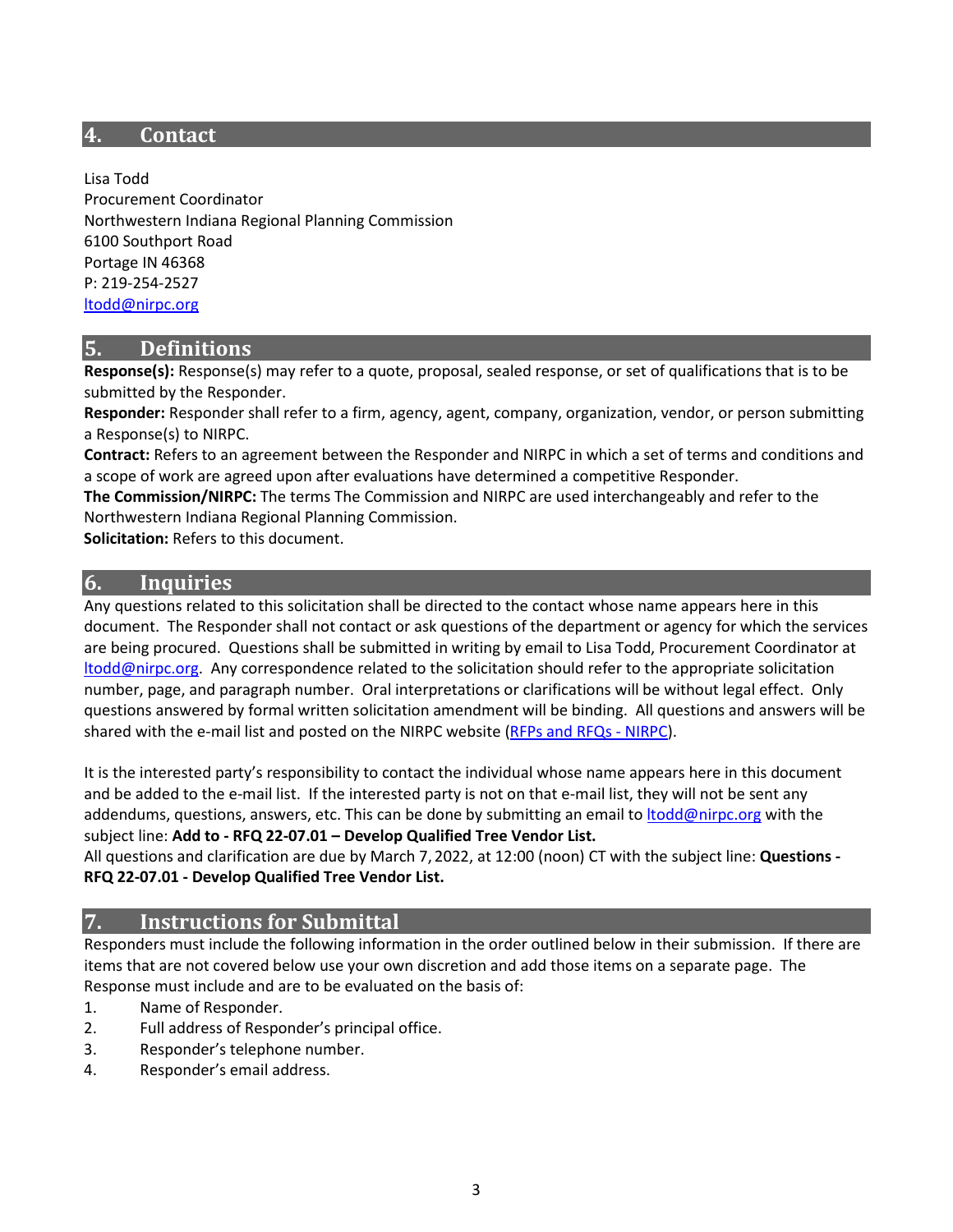- 5. Name(s), telephone number(s), email(s), and addresses if different from above, of primary contact(s) in the Responder's agency with responsibility for responding to this solicitation and to whom matters regarding this solicitation should be directed.
- 6. Brief description of Responder agency including agency's proximity to the delivery location.
- 7. A narrative up to one page in length as to the Responder's interest, particular abilities and qualifications related to this project.
- 8. Statement of Experience and Demonstrated success. Explain the background of the Responder agency and its principals. Describe relevant nursery experience, including similar experience with other public agencies or not-for-profit organizations.
- 9. A detailed description of resources committed to supplying trees to NIRPC's designated delivery location. Provide detailed information regarding the experience for the principal nursery personnel to be assigned to the project. Also, describe all other staff resources that may be assigned to this effort.
- 10. References. Provide complete contact information for at least three prior clients, preferably public agencies or not-for-profit organizations which the nursery has worked with on similar assignments within the past three years.
- 11. A statement estimating the tourn-around time needed to deliver trees from the time an order is received and willingness to accept a purchase order.
- 12. A statement that Responder can coordinate and meet a specified delivery date to the specified delivery location.
- 13. Copies of relevant certifications and qualifications.
- 14. Submission of signed certifications listed in Exhibit B.
- 15. Responders must submit an electronic copy of the Statement of Qualifications (in MS Word or Adobe PDF format) by email to Lisa Todd, Procurement coordinator at *Itodd@nirpc.org* with the subject line: **Statement of Qualifications - RFQ 22-07.01 - Develop Qualified Tree Vendor List** by March 25, 2022, at 12:00 (noon) CT.

#### **8. Response Evaluation**

Response(s) will be subject to an initial review by the Procurement Coordinator. Interested Responders shall be deemed responsive if they conform to the essential requirements of this document which includes the specifications, terms, and conditions to be met.

All submitted Response(s) will then be reviewed by a committee and a short list of responses scoring highest on the criteria (through the application of the evaluation criteria) will be developed. Where there are apparent deficiencies, ambiguities and uncertainties present in the Response(s), a committee may engage in discussions, in the manner most appropriate (either via writing or verbally), with interested Responders for the sole purpose of addressing these deficiencies, ambiguities, and uncertainties.

Notwithstanding the above, NIRPC reserves the right to select a Responder based on the original submission of the Responses, without negotiations with any Responders or without oral presentations.

#### **9. Evaluation Criteria**

A Responder who exhibits excellent qualifications will the selected for the short list. The following criteria will be used in evaluating responsive Response(s) submitted in response to this Solicitation. The relative importance is shown in ascending order:

| Demonstrated success with plant material specifications | 40 |
|---------------------------------------------------------|----|
| Statement of experience                                 | 35 |
| Understanding of the proposed project scope             | 15 |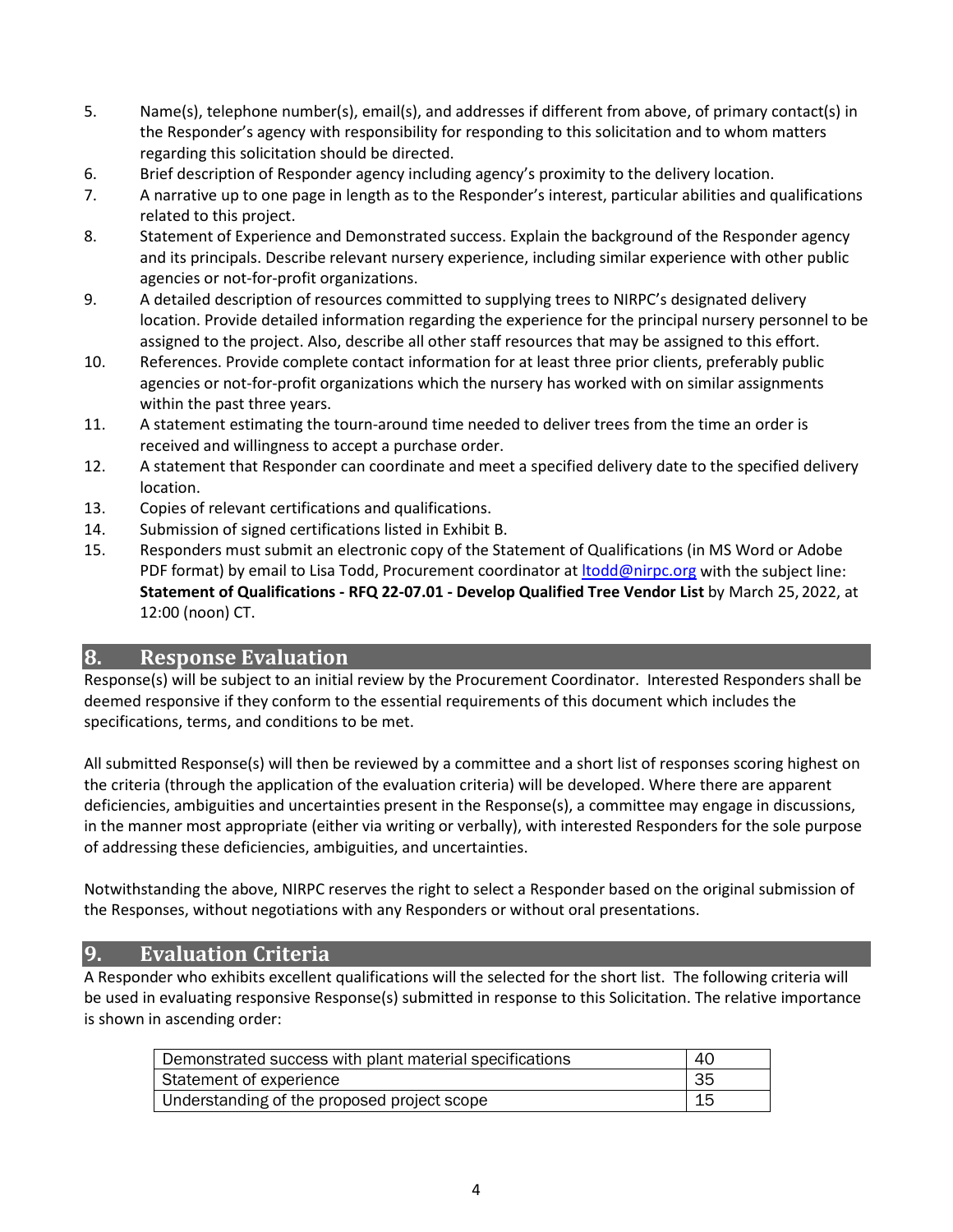| Expected turn-around-time | -- |
|---------------------------|----|
|---------------------------|----|

### **10. Deadline**

All Response(s) must be received at NIRPC via email by **March 25, 2022, at 12:00 (noon) CT**. No Response(s) will be accepted after this time and date. NIRPC reserves the right to reject any or all Response(s) received for any reason.

# **11. Right of Rejection**

NIRPC reserves the right to postpone the closing/opening date for its own convenience and to reject any or all Response(s) for any reason.

# **12. Responder Responsibility**

The Responder shall have the responsibility of satisfying all parts of this RFQ. It is the desire of NIRPC to procure goods and services of the finest quality. No advantage shall be taken by the Responder in the omission of any part of detail that would be necessary to fully satisfy all work required in this solicitation.

#### **13. Familiarization of Scope of Work**

It is the responsibility of each Responder to familiarize itself with and understand the Scope of Work and other factors affecting the performance of work.

#### **14. Responsiveness**

NIRPC shall short list only responsible Responders who possess the potential to perform successfully under the scope of work of this RFQ. If information obtained by NIRPC clearly indicates that the Responder is not responsive and NIRPC has doubts about the productive capability of a Responder that cannot be resolved affirmatively, a determination that the Responder is non-responsive shall be rendered.

# **15. Eligibility**

This project is being funded with federal funds from the U.S. Forest Service. As such, the project will be developed in a manner which satisfies all applicable Federal, State, and Local regulations. Responders must not be on the U.S. Comptroller General's list of ineligible firms. The successful Responder will be required to comply with all applicable Equal Employment Opportunity laws and regulations.

#### **16. Procurement Overview**

NIRPC is requesting Statements of Qualifications under the terms, conditions, and specifications contained in this solicitation. NIRPC will use a two-step process to select the successful Nursery. This RFQ represents the first step in the process. NIRPC will evaluate the Statements of Qualifications received in response to this RFQ and intends, but is not bound, to short-list qualified responders (each, a "Short-listed Responder") in accordance with the procedures and evaluation criteria described in this RFQ and the guidelines.

NIRPC intends but is not bound to invite the Short-listed Responders to submit quotes in response to a Request for Quotes and select the Short-listed Responders in accordance with the criteria and procedures set forth in the Request for Quotes. The Request for Quotes is the second step in the selection process and will include the applicable Instructions to Responders. NIRPC expects to Short-list Responders in the second quarter of 2022 with Quotes due in the second quarter of 2022 and issuance of the notice to proceed in the second quarter of 2022.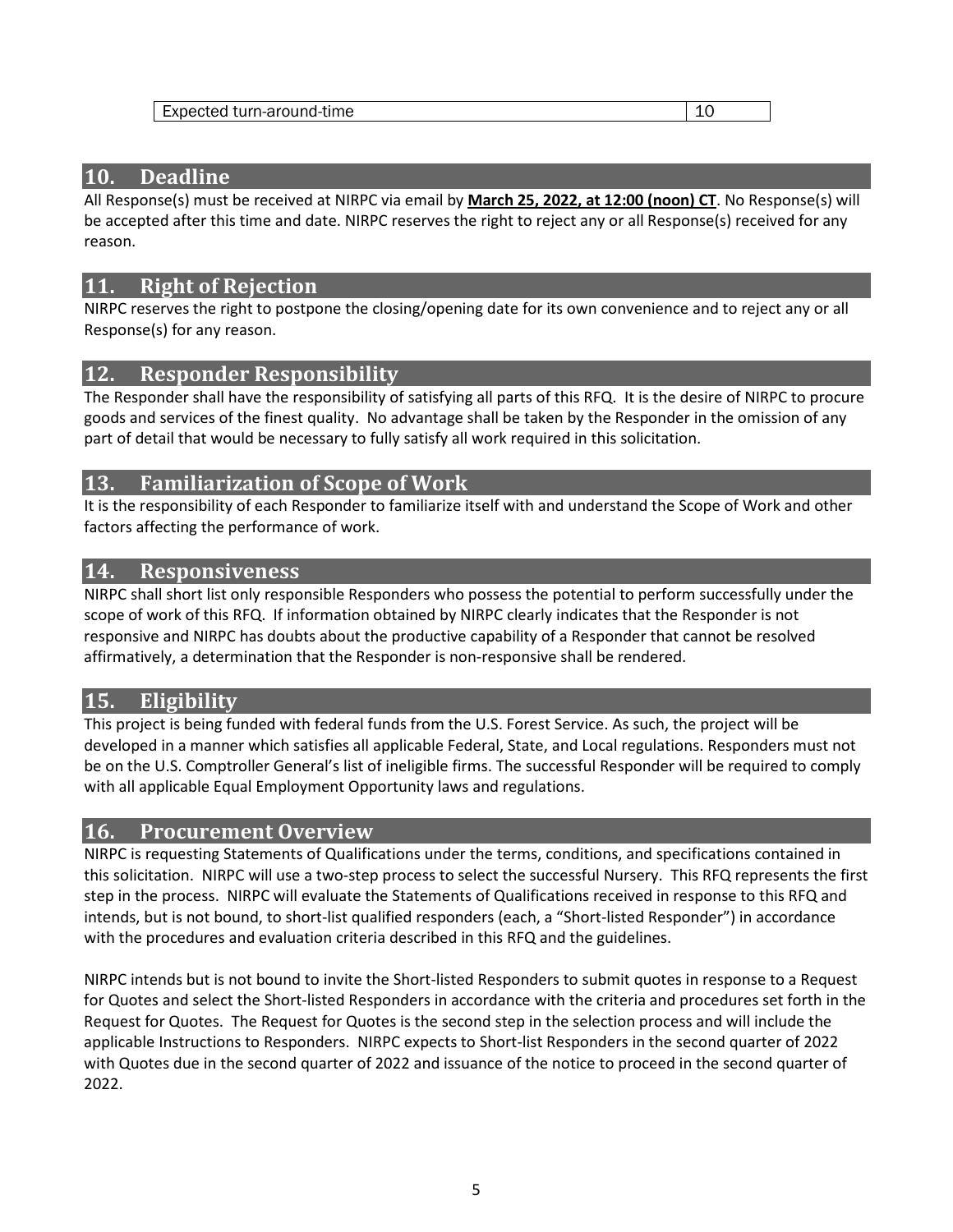All agencies responding to this RFQ (each a "Responder") are subject to instructions communicated herein and are cautioned to completely review the entire RFQ and follow instructions carefully. Addenda that may become necessary during the RFQ process (each, an "Addendum") will be posted to NIRPC's Website, and each such Addendum will become a material part of this RFQ as though set forth herein. Responders who fail to respond to this RFQ or who are not short-listed cannot participate in the Request for Quotes process and are ineligible for award of the Project.

Each Responder shall be fully and totally responsible for the accuracy and completeness of its RFQ submission and, if selected pursuant to the Request for Quotes, for all work performed, and shall hold NIRPC harmless and be fully liable for any additional costs and all claims against NIRPC which may arise due to errors, omissions, and negligence of such Responder or its subcontractors in performing the work.

This RFQ does not commit or bind NIRPC to proceed with the procurement described herein. NIRPC assumes no obligations, responsibilities, and liabilities, fiscal or otherwise, to reimburse all or part of the costs incurred or alleged to have been incurred by parties considering a response to or responding to this RFQ, or any subsequent Request for Quotes. All such costs shall be borne solely by each Responder.

NIRPC anticipates that this solicitation will result in a purchase from the responsible Responder(s) whose Statement of Qualifications is responsive to this solicitation.

#### **17. Scope of Work: Purpose**

For qualified nursery/nurseries to supply and deliver live native Indiana trees that comply with the specifications for plant materials to a specified location during specified planting periods through Fall 2023 to help restore the tree canopy in northwest Indiana that was lost due to the emerald ash borer insect.

# **18. Scope of Work: Project Scope**

In northwest Indiana, there is a critical need to address tree canopy lost due to the emerald ash borer insect. The scope of this project is the ability of qualified nursery/nurseries to supply and deliver live native Indiana trees (as listed in Marion Jackson's book *101 Trees of Indiana*) which must comply with the "Specifications for Plant Materials" in item #19 to the location specified in item #20 at specified planting periods, which will be determined through a subsequent Request for Quotes.

# **19. Scope of Work: Specifications for Plant Materials**

#### A. Substitutions:

Substitutions shall not be permitted unless authorized by NIRPC. If proof is submitted that any plant specified is not obtainable, a written proposal shall be considered for use of nearest equivalent size or variety with an equitable adjustment of Contract Price. Such proof shall be submitted in writing and shall be subject to verification by NIRPC. NIRPC is under no obligation to accept any proposed substitutions.

#### B. Measurements:

All plants shall be measured before pruning when their branches are in their normal position. Any height and spread dimensions specified refer to the main body of the plant and not from root tip to top. Caliper measurements shall be taken at a point on the trunk six (6) inches above the natural ground line for trees up to and including four (4) inches in caliper, and twelve (12) inches above the natural ground line for trees over four (4) inches in caliper. The natural ground line shall be level and the trunk flare shall be visible. If a size range is specified, no plants shall be less than the minimum size, and no plants shall be as large as the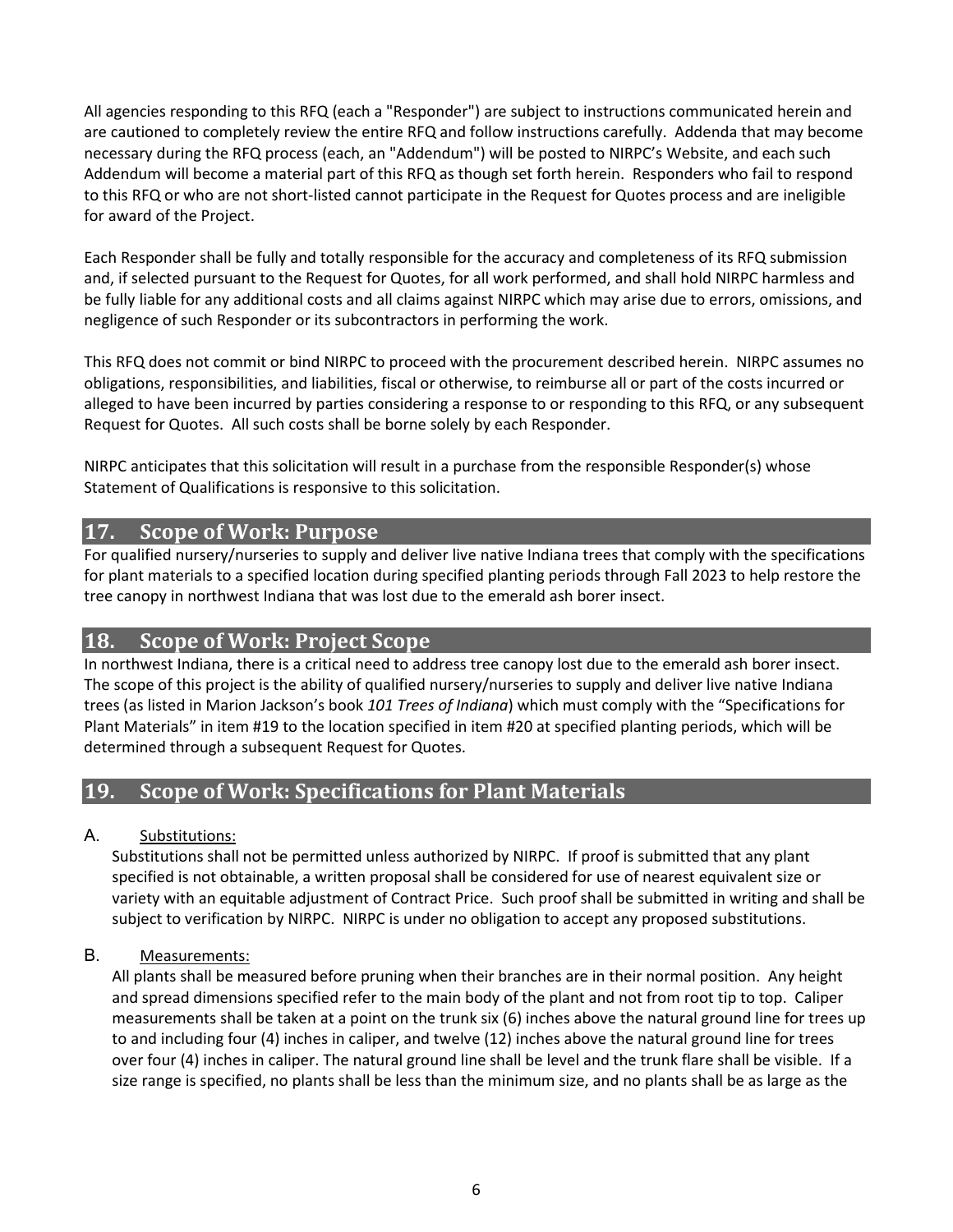maximum size specified. Plants that meet the measurements specified, but do not possess a normal balance between height and spread, shall be rejected.

C. Planting Stock:

All tree and shrub stock shall conform to container size and type, caliper and/or height requirements specified in the Request for Quotes. Plants shall conform to the most recent version of the American Standard for Nursery Stock ANSI Z60.1 (American Nursery and Landscape Association, Washington D.C.) when not superseded by specifications herein. Any deviations must be approved prior to shipment in writing from NIRPC.

 All stock shall conform to one of the growing methods described below, depending on what size and type are being requested. Refer to the Whitcomb System for more information [\(www.rootmaker.com\)](http://www.rootmaker.com/). **\*To ensure that all material is grown in the required container and methodology, all material shall be delivered in the pots that plants are grown within, i.e. vendors shall not transfer plants to other containers prior to delivery.\***

1. Container-grown Larger Stock:

Trees of 1-3" caliper may be requested. Container-grown 1" stock shall be supplied in smooth sided plastic pots or in RootTrapper containers only. The minimum size of the container shall be 7 gallons, RTII10. Larger size containers will be accepted. Stock larger than 1" caliper shall be grown in 15-Gallon containers (RTII15) or larger unless otherwise specified.

Tree and shrub stock shall be of a size and structure as considered reasonable and normal for that particular size or caliper designation. Specifications for 1" stock or larger are as follows, if the larger stock is requested, additional specifications will accompany the bid document:

#### **1" Stock:**

- 1" stock shall not be less than 1" in diameter and shall not be larger than 1.25" in diameter.
- 1" stock shall be a minimum of 4.5 feet in height.
- Root flare, also known as root collar, shall be visible above the soil surface, or easily detectable within 1" of the soil media, for all species regardless of size.

The stock may be rejected if the root system does not fill the container. Conversely, the root mass shall not be excessively "root-bound" or contain excessive circular growth of roots.

#### D. Character, Appearance, and Quality:

Plants shall be true to genus and species and shall have a normal habit of growth. They shall be sound, healthy and vigorous, well branched and densely foliated when in leaf. They shall be free of disease, insect pests, eggs, or larvae, and shall have healthy, well-developed root systems. They shall be free from physical damage or adverse conditions that would prevent thriving with the specified result. All trees shall have straight trunks and all old abrasions completely calloused over. Cut branches over 0.75 inches in diameter must be completely healed/calloused over. Any tree exhibiting cut branches that have not completely healed/calloused over will be rejected. They shall be free of objectionable disfigurements. Undergrown, overgrown, or root-bound plants shall be rejected. Any tree/shrub may be rejected if a fibrous root system does not fill the container**. Any tree/shrub will be rejected if structural roots encircle the container.**

#### E. Inspection:

NIRPC reserves the right to inspect and approve plant material for quality, size, and variety at the place of growth, prior to delivery to the site. The Contractor shall provide NIRPC with the opportunity to inspect all plant material before purchasing. Rejected plants shall be removed from the site immediately and replaced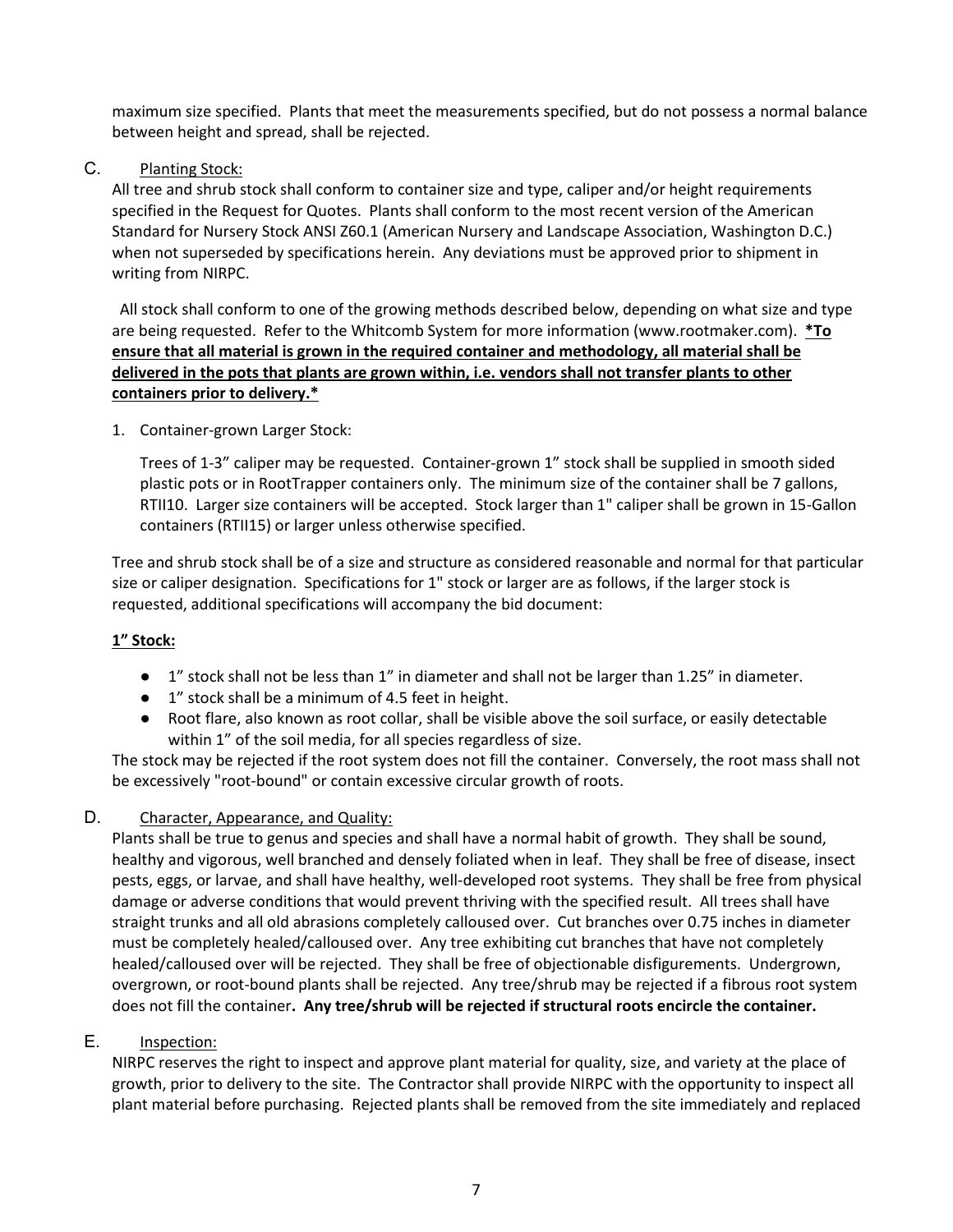with the acceptable material at Contractor's expense. All plants shall comply with current federal, state, and county laws and quarantines requiring inspection for plant diseases and pest infestations. Certificate of Inspection shall be furnished as may be required by Federal, State, County, or other authorities, to accompany shipments.

#### F. Plant Hardiness/Provenance/Propagation:

All plants shall be grown under climate conditions similar to those in the locality of the project. The Contractor shall, upon request, supply a list of plant material sources, with the name, address and phone number of the grower. If the Contractor has any questions of suitability, (s)he shall contact NIRPC prior to submitting a bid. It shall be assumed by NIRPC that all plant material was propagated from seed. If the material to be supplied was propagated from cuttings or other methods, the Contractor must specify the alternative propagation method on the bid document in the "Notes" column.

#### G. Guarantee for Growth and Quality

Unless otherwise specified, Contractor shall guarantee all plant material until acceptance by NIRPC upon delivery. Unacceptable plant material will be rejected and replaced at no additional cost to NIRPC.

District crews install and inspect tree and shrub materials per the same specifications that are required of contracted installations. These specifications are available on request.

- 1. During the guarantee period, upon written notice from NIRPC, and field inspection by the Contractor and NIRPC, Contractor shall promptly replace any trees or shrubs that are unacceptable at no additional cost to NIRPC.
- 2. Plant material, which upon inspection is found to be alive but not possessing the character and/or quality as originally specified, shall be replaced by the Contractor at no additional cost to NIRPC.
- 3. NIRPC shall provide adequate watering to assure the viability of the replacement plantings during the replacement period.
- 4. All replacement plant material shall meet or exceed the standards set forth in this Contract for the original plantings in size and quality. If mutually agreed upon and approved by NIRPC, replacement plantings of size and quantity differing from the original plant material may satisfy this Guarantee for Growth.
- 5. Replacement plant material shall be supplied and/or installed upon the first opportunity to do so with respect to season, weather, and availability.

#### H. Digging and Handling

No plants, other than samples, shall be dug or delivered to the project until inspections have been made or the plants or samples approved, or until NIRPC has authorized delivery. Said authorization shall not relieve the Contractor from inspections or rejections of materials by NIRPC at a later date. Handle plants so that roots, stems, and branches are adequately protected at all times from drying and other injury. Any plants showing results of desiccation due to any cause such as digging, transporting, handling or planting practice shall be rejected. No plant shall be bound with wire or rope at any time. Plants shall be lifted and handled without causing damage to the plants. Protect plants at all times from sun or drying winds.

NIRPC shall approve the location for plant delivery.

#### I. Communications

It shall be the Contractor's responsibility to communicate all important project issues and questions with NIRPC's Project Manager.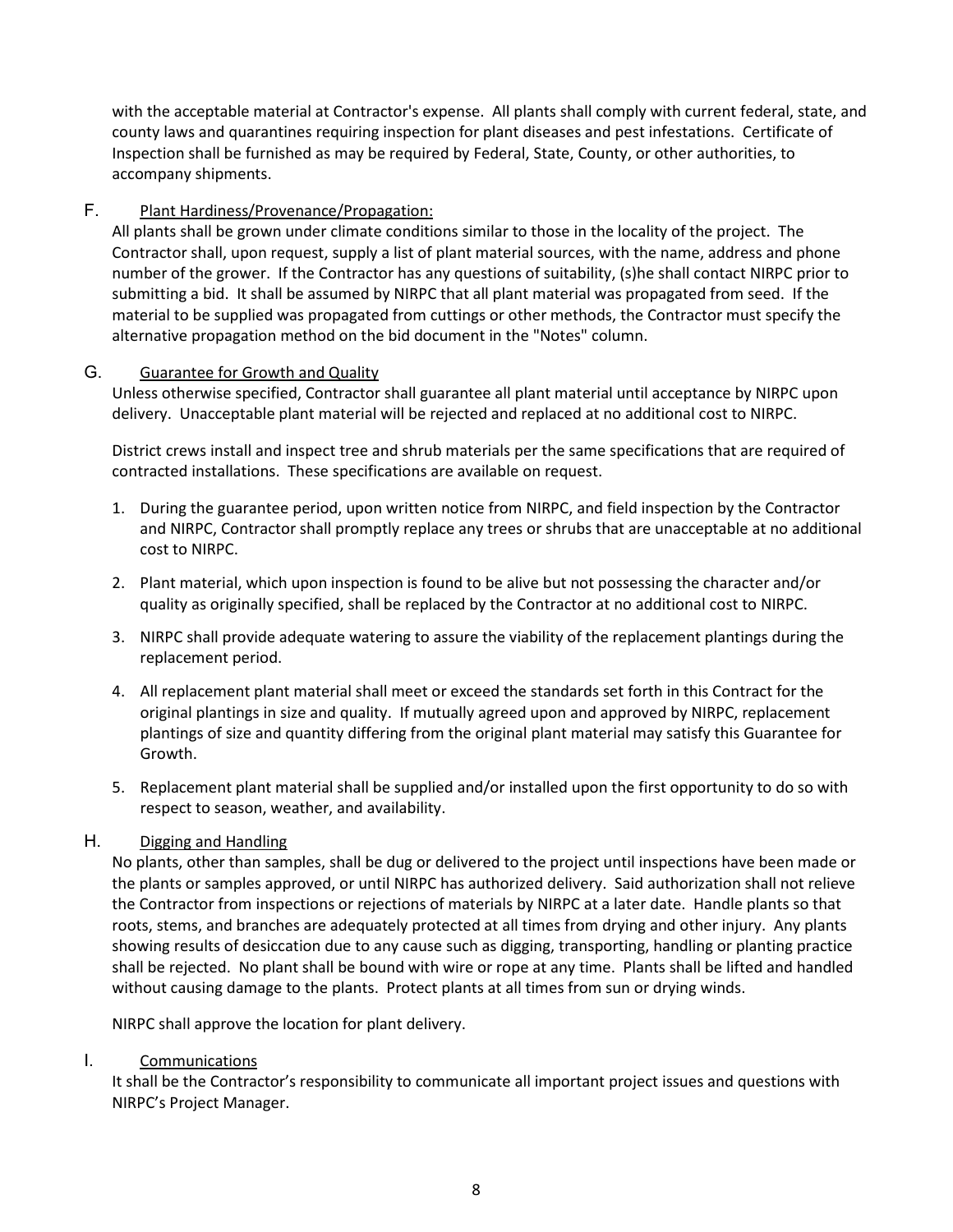#### J. Delivery Schedule

The Contractor shall coordinate with NIRPC, to develop a mutually agreeable approximate delivery schedule and delivery locations. The Contractor shall contact NIRPC's Project Manager via phone 24 hours prior to each delivery with an approximate arrival time. Should these conditions not be met, NIRPC may reject the delivery and re-delivery shall be arranged by the Contractor at the Contractor's expense.

#### K. Project Manager

The Project Manager shall serve as NIRPC's representative and shall be the Vendor's primary contact.

Jennifer Birchfield jbirchfield@nirpc.org Office: (219) 254-2511 Mobile: (219) 805-1440

#### **20. Delivery Location**

Specified quantity and species of trees must be delivered to the Northwestern Indiana Regional Planning Commission

Location Address: Northwestern Indiana Regional Planning Commission 6100 Southport Road Portage, IN 46368

#### **21. Exhibits**

Exhibit A – List of Native Trees of Indiana

#### Exhibit B – Certifications

- B.1 Compliance with Federal Requirements
- B.2 Compliance with Debarment and Suspension
- B.3 Non-Collusion Affidavit
- B.4 Employment Eligibility Verification
- B.5 Certification of No Investment In Iran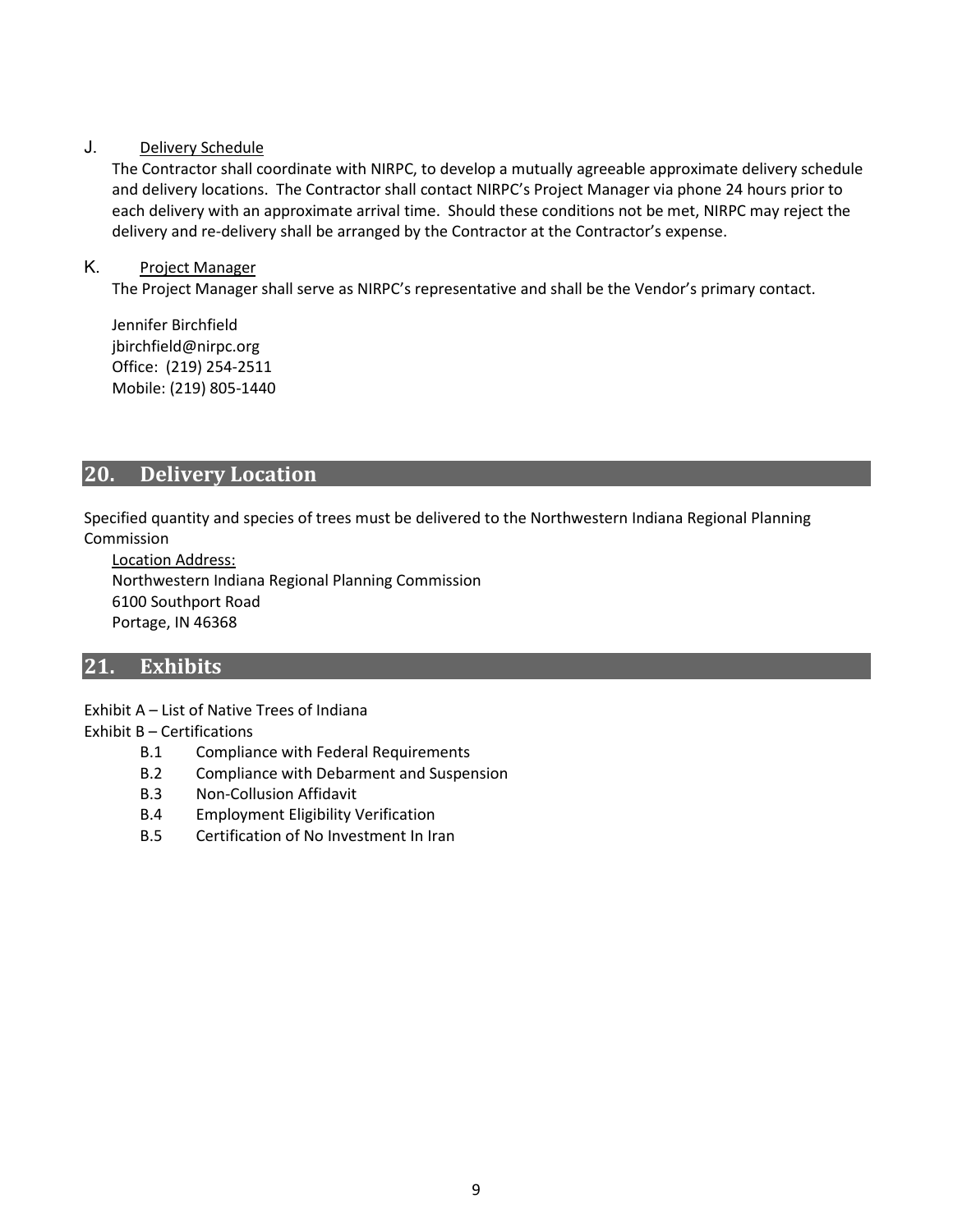# **Exhibit A – Native Trees of Indiana**



#### NATIVE TREES OF INDIANA

Ash-don't plant at this time Black **Blue** Green (Red) Pumpkin White Aspen Big-toothed Quaking Basswood, American Beech, American **Birch** Gray Paper River Yellow Black gum (sour, tupelo) Buckeye Ohio Yellow **Butternut** Catalpa, northern Cedar Eastern red Northern white Cherry Black Chestnut, American Coffeetree, Kentucky Cottonwood Eastern Swamp Crabapple Sweet, American Prairie Cypress, bald Dogwood, flowering Elm American Rock Slippery (Red) Winged Hackberry Southern hackberry

Northern hackberry Swamp white Hawthorn White

Cockspur-thorn Dotted Downy Green Hemlock, eastern Hickory **Bitternut** Mockernut Pale (Sand) Pignut Red Shagbark Shellbark Honey-locust Hop-hornbeam Hornbeam, Blue beech Locust, black Magnolia Cucumber-tree Umbrella-tree Maple Black Boxelder Red Silver Sugar Mulberry, red Oak Black Blackjack Bur Cherrybark Chinkapin **Deam** Northern pin Northern red Overcup Pin Post Rock chestnut Scarlet Shingle Shumard Southern red Swamp chestnut

Osage-orange Pawpaw Pecan Persimmon Plum American wild Hortulan. (Wild goose) Canada-plum Pin-cherry Pine Eastern white Jack Virginia Redbud, eastern Mulberry, red Sassafras Serviceberry Downy Smooth Sourwood Staghorn-sumac Sweet gum Sycamore, American Tamarack Tulip-tree Walnut, Black Water-locust Willow Black Peach Yellow-wood

#### Sourres

f01 Trees of Iru Jiana: A Field Guide;<br>Marion T. Jacksoni 2004; Indiana University Press

Trees of Indiana. 1 Clarles Deam

Ext more information.<br>IndianalDoartment of Natural Re.sautees Community & Urbah Forestry 317-591-1170 urbanrarestcv@di'lr. IN.gov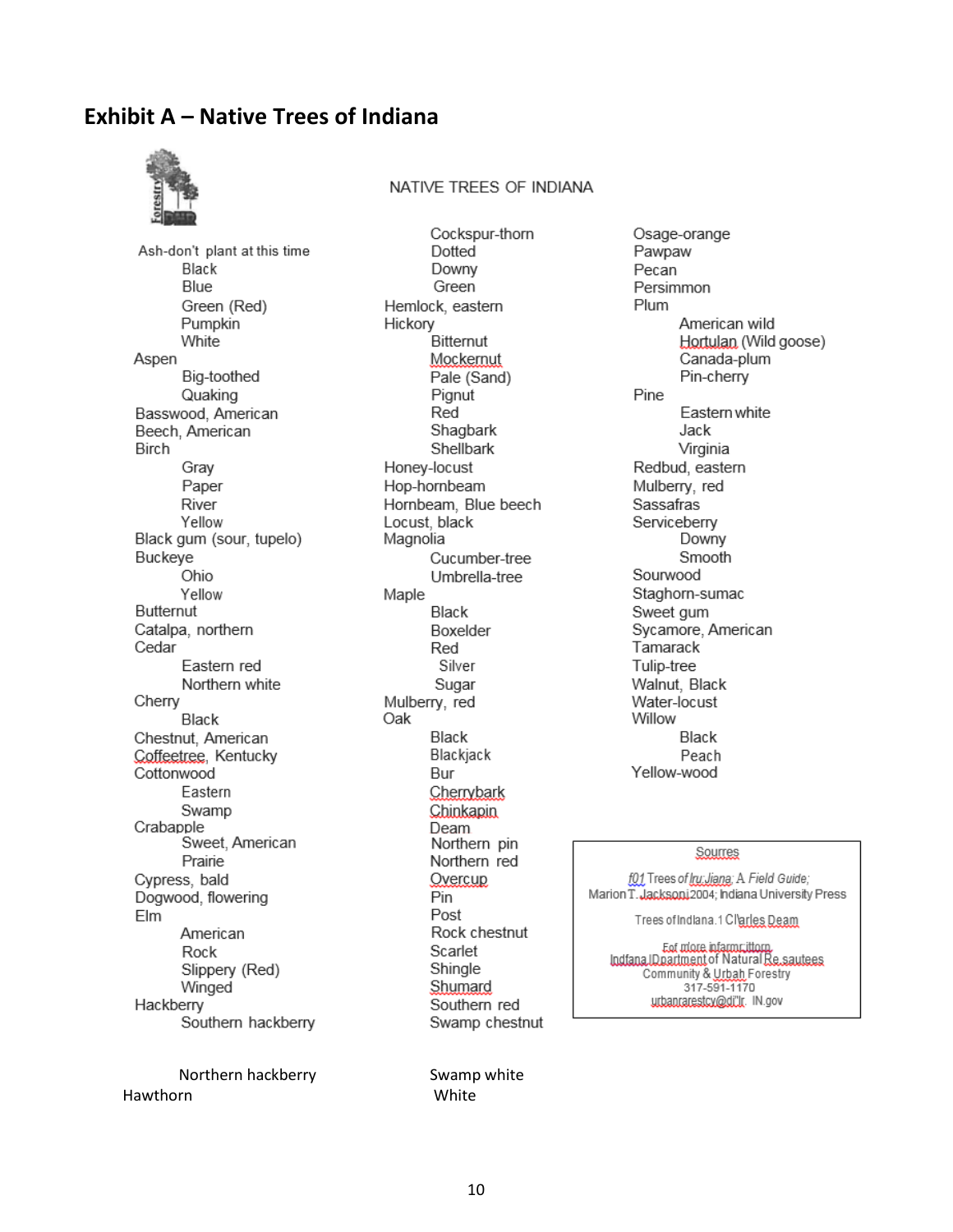# **Exhibit B – Certifications**

- B.1 Compliance with Federal Requirements
- B.2 Compliance with Debarment and Suspension
- B.3 Non-Collusion Affidavit
- B.4 Employment Eligibility Verification
- B.5 Certification of No Investment In Iran

[remainder of page intentionally left blank]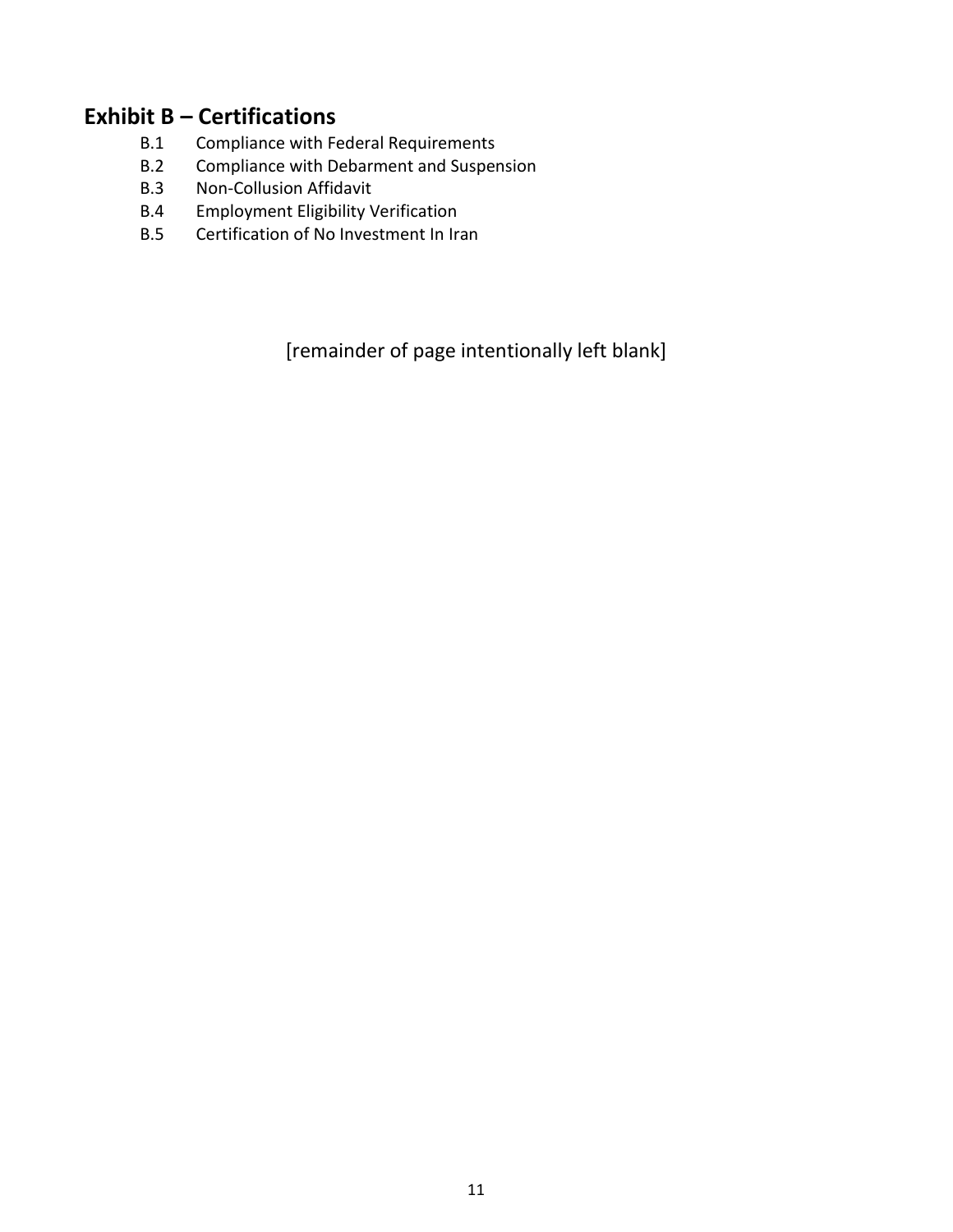# **B.1 Compliance With Federal Requirements**

# **CERTIFICATION OF COMPLIANCE WITH FEDERAL REQUIREMENTS**

\_\_\_\_\_\_\_\_\_\_\_\_\_\_\_\_\_\_\_\_\_\_\_\_\_\_\_\_\_\_\_\_\_ (Proposer) certifies that it can comply with the Federal requirements and conditions as outlined in this document.

 **Signature**

\_\_\_\_\_\_\_\_\_\_\_\_\_\_\_\_\_\_\_\_\_\_\_\_

\_\_\_\_\_\_\_\_\_\_\_\_\_\_\_\_\_\_\_\_\_\_\_\_  **Title**

\_\_\_\_\_\_\_\_\_\_\_\_\_\_\_\_\_\_\_\_\_\_\_\_ **Date**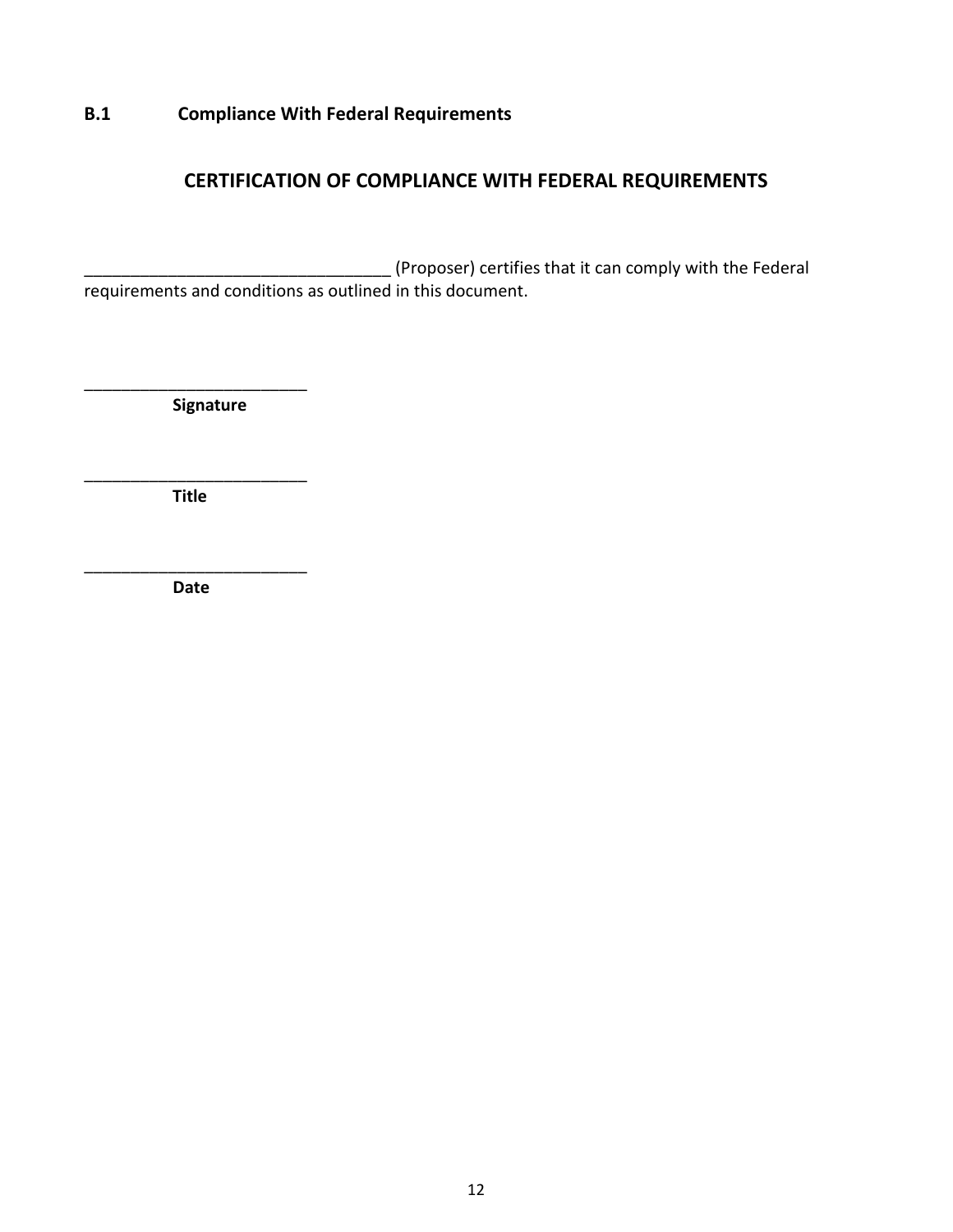# **B.2 Compliance With Debarment and Suspension**

#### **CERTIFICATION OF COMPLIANCE WITH GOVERNMENT-WIDE DEBARMENT, SUSPENSION, INELIGIBLITIY AND VOLUNTARY EXCLUSION PROVISIONS – LOWER TIER COVERED TRANSACTIONS**

(Contractors that apply or bid for an award of \$25,000 or more must file the required certification)

#### **In regard to 2 CFR Part 180 and Executive Order 12549 and 12689**

#### **By signing and submitting this bid or proposal, the prospective lower tier participant is providing the signed certification set out below in accordance with the following instructions:**

1. The certification in this clause is a material representation of fact upon which reliance was placed when this transaction was entered into. If it is later determined that the prospective lower tier participant knowingly rendered an erroneous certification, in addition to other remedies available to the Federal Government, NIRPC may pursue available remedies, including suspension and/or debarment.

2. The prospective lower tier participant shall provide immediate written notice to NIRPC if at any time the prospective lower tier participant learns that its certification was erroneous when submitted or has become erroneous by reason of changed circumstances.

3. The terms "covered transaction," "debarred," "suspended," "ineligible," "lower tier covered transaction,", "participant," "persons," "lower tier covered transaction," "principal," "proposal," and "voluntarily excluded," as used in this clause, have the meanings set out in the Definitions and Coverage sections of rules implementing Executive Order 12549 and 12689 [2 CFR Part 180]. You may contact NIRPC for assistance in obtaining a copy of those regulations.

4. The prospective lower tier participant agrees by submitting this proposal that should the proposed covered transaction be entered into, it shall not knowingly enter into any lower tier covered transaction with a person who is debarred, suspended, declared ineligible, or voluntarily excluded from participation in this covered transaction, unless authorized in writing by NIRPC.

5. The prospective lower tier participant further agrees by submitting this proposal that it will include the clause titled "Certification Regarding Debarment, Suspension, Ineligibility and Voluntary Exclusion - Lower Tier Covered Transaction", without modification, in all lower tier covered transactions and in all solicitations for lower tier covered transactions.

6. A participant in a covered transaction may rely upon a certification of a prospective participant in a lower tier covered transaction that it is not debarred, suspended, ineligible, or voluntarily excluded from the covered transaction, unless it knows that the certification is erroneous. A participant may decide the method and frequency by which it determines the eligibility of its principals. Each participant may, but is not required to, check the Non-procurement List issued by U.S. General Service Administration.

7. Nothing contained in the foregoing shall be construed to require establishment of system of records in order to render in good faith the certification required by this clause. The knowledge and information of a participant is not required to exceed that which is normally possessed by a prudent person in the ordinary course of business dealings.

8. Except for transactions authorized under Paragraph 5 of these instructions, if a participant in a covered transaction knowingly enters into a lower tier covered transaction with a person who is suspended, debarred, ineligible, or voluntarily excluded from participation in this transaction, in addition to all remedies available to the Federal Government, NIRPC may pursue available remedies including suspension and/or debarment.

#### **Pursuant to the above instructions:**

(1) The prospective lower tier participant certifies, by submission of this bid or proposal, that neither it nor its "principals" [as defined at 2 C.F.R. 180] is presently debarred, suspended, proposed for debarment, declared ineligible, or voluntarily excluded from participation in this transaction by any Federal department or agency.

(2) When the prospective lower tier participant is unable to certify to the statements in this certification, such prospective participant shall attach an explanation to this proposal.

| Signature of Proposer's Authorized Official      |
|--------------------------------------------------|
| Name and Title of Proposer's Authorized Official |
| Date                                             |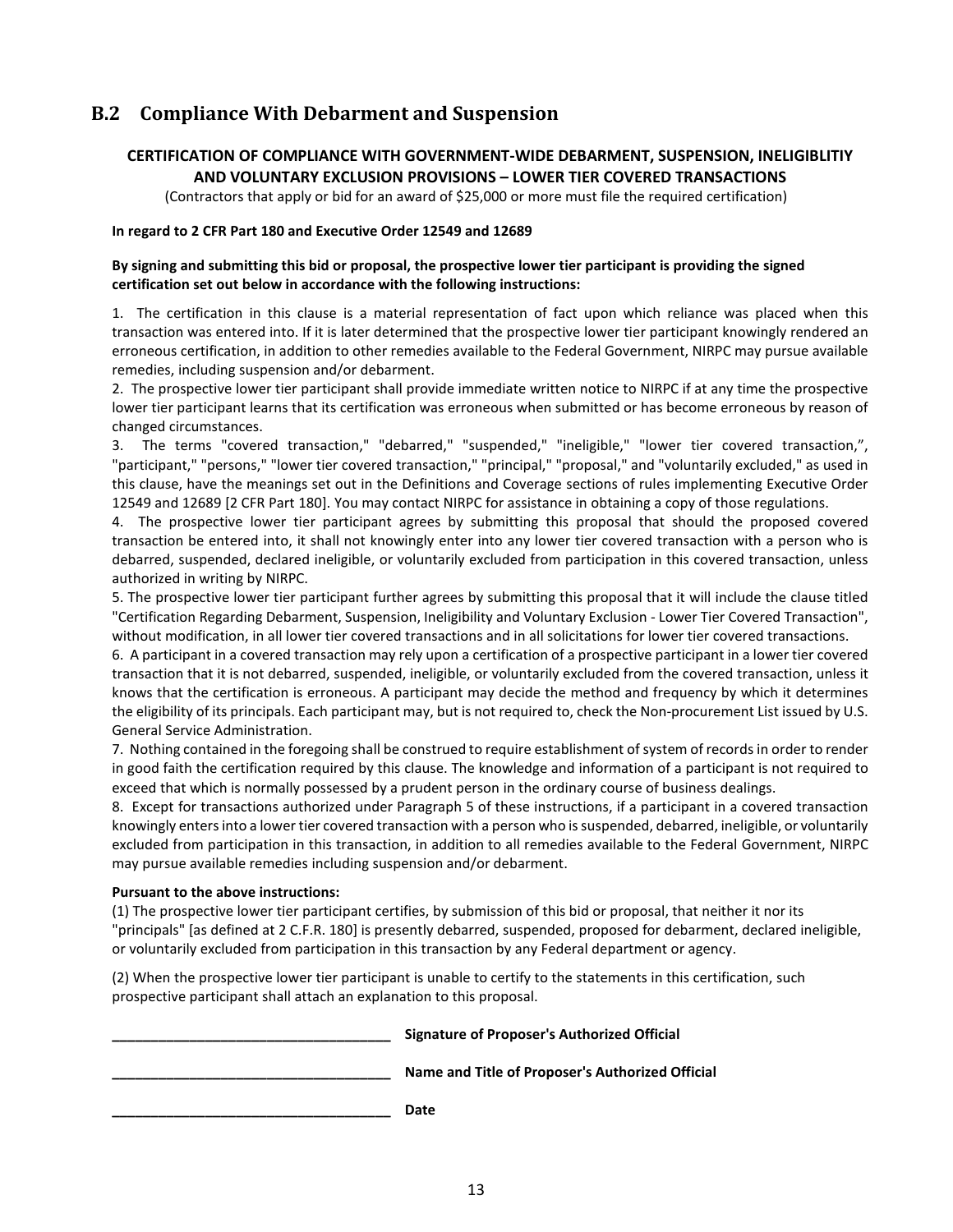# **B.3 Non-Collusion Affidavit**

#### **NON-COLLUSION AFFIDAVIT**

The undersigned Contractor, being duly sworn on oath, says that he has not, nor has any other member, representative, or agent of the firm, company, corporation or partnership represented by him, entered into any combination, collusion or agreement with any person from contracting not to induce anyone to refrain from contracting, and that this contract is made without reference to any other contract and without any agreement, understanding or combination with any other person in reference to such contracting. He further says that no person or persons, firms, or corporation has, have or will receive directly or indirectly, any rebate, fee, gift, commission or thing of value on account of such sale.

**Contractor** 

 $Signed:$ 

Printed Name: \_\_\_\_\_\_\_\_\_\_\_\_\_\_\_\_\_\_\_\_\_\_\_\_\_\_\_\_\_

Title: \_\_\_\_\_\_\_\_\_\_\_\_\_\_\_\_\_\_\_\_\_\_\_\_\_\_\_\_\_\_\_\_\_\_\_\_\_

Date: \_\_\_\_\_\_\_\_\_\_\_\_\_\_\_\_\_\_\_\_\_\_\_\_\_\_\_\_\_\_\_\_\_\_\_\_\_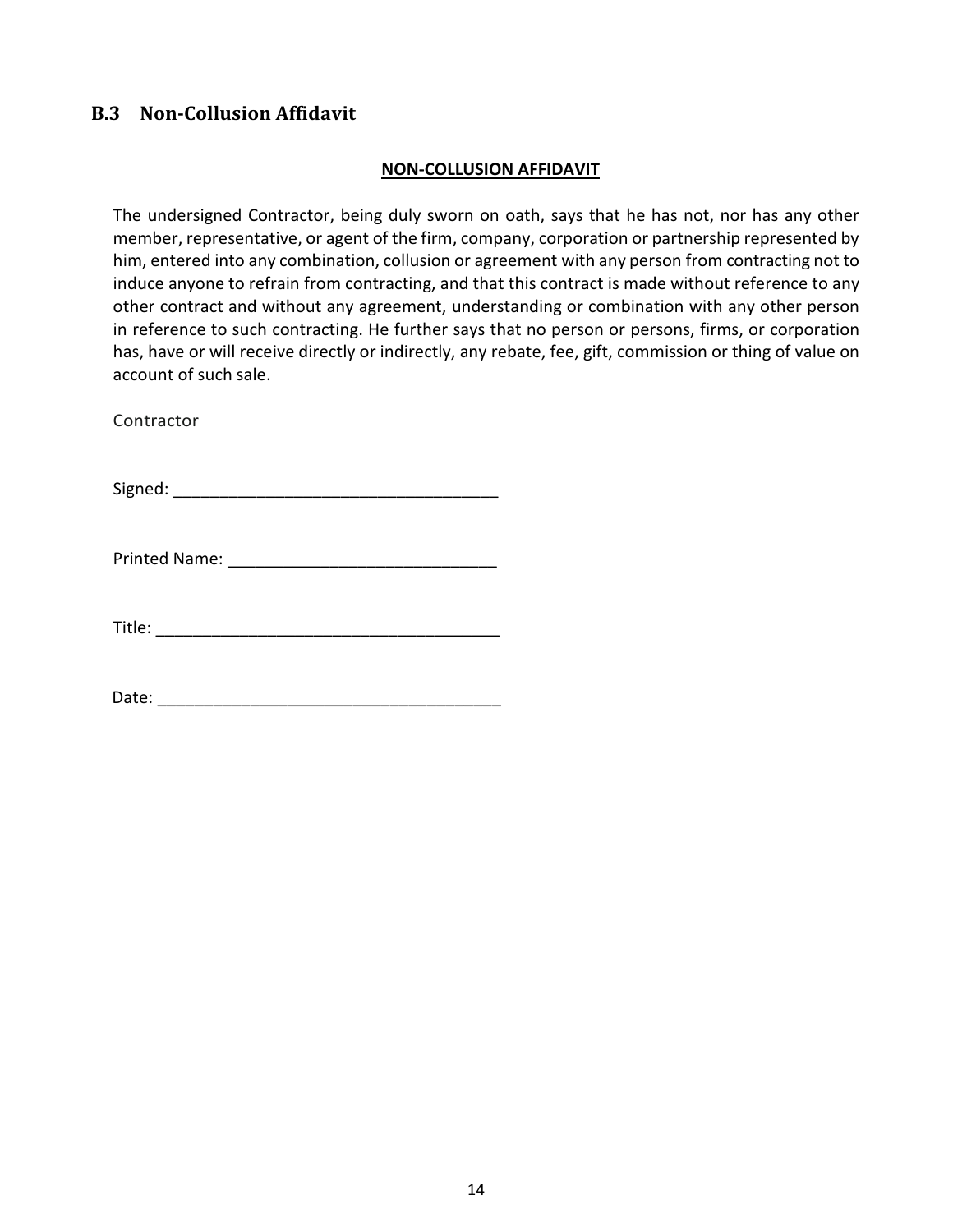# **B.4 Employment Eligibility Verification**

#### **EMPLOYMENT ELIGIBILITY VERIFICATION**

Contractor affirms under the penalties of perjury that it does not knowingly employ an unauthorized alien.

Contractor shall enroll in and verify the work eligibility status of all its newly hired employees through the Federal E-Verify program as defined in IC 22-5-1.7-3. Contractor is not required to participate should the Federal E-Verify program cease to exist. Contractor shall not knowingly employ or contract with an unauthorized alien. Contractor shall not retain an employee or contract with a person that Contractor subsequently learns is an unauthorized alien.

Contractor shall require its subcontractors, who perform work under this contract, to certify to the Commission that the subcontractor does not knowingly employ or contract with an unauthorized alien and that the subcontractor has enrolled and is pa1ticipating in the Federal E-Verify program. Contractor agrees to maintain this certification throughout the duration of the term of this agreement with the Commission and during the term of any subsequent contract with a subcontractor performing work under this agreement.

The Commission may terminate for default if Contractor fails to cure a breach of this provision no later than thirty (30) days after being notified by the Commission.

#### **Contractor**

Signed: \_\_\_\_\_\_\_\_\_\_\_\_\_\_\_\_\_\_\_\_\_\_\_\_\_\_\_\_\_\_\_\_\_\_\_\_

Printed Name: \_\_\_\_\_\_\_\_\_\_\_\_\_\_\_\_\_\_\_\_\_\_\_\_\_\_\_\_\_\_

 $\blacksquare$  Title:

Date: \_\_\_\_\_\_\_\_\_\_\_\_\_\_\_\_\_\_\_\_\_\_\_\_\_\_\_\_\_\_\_\_\_\_\_\_\_\_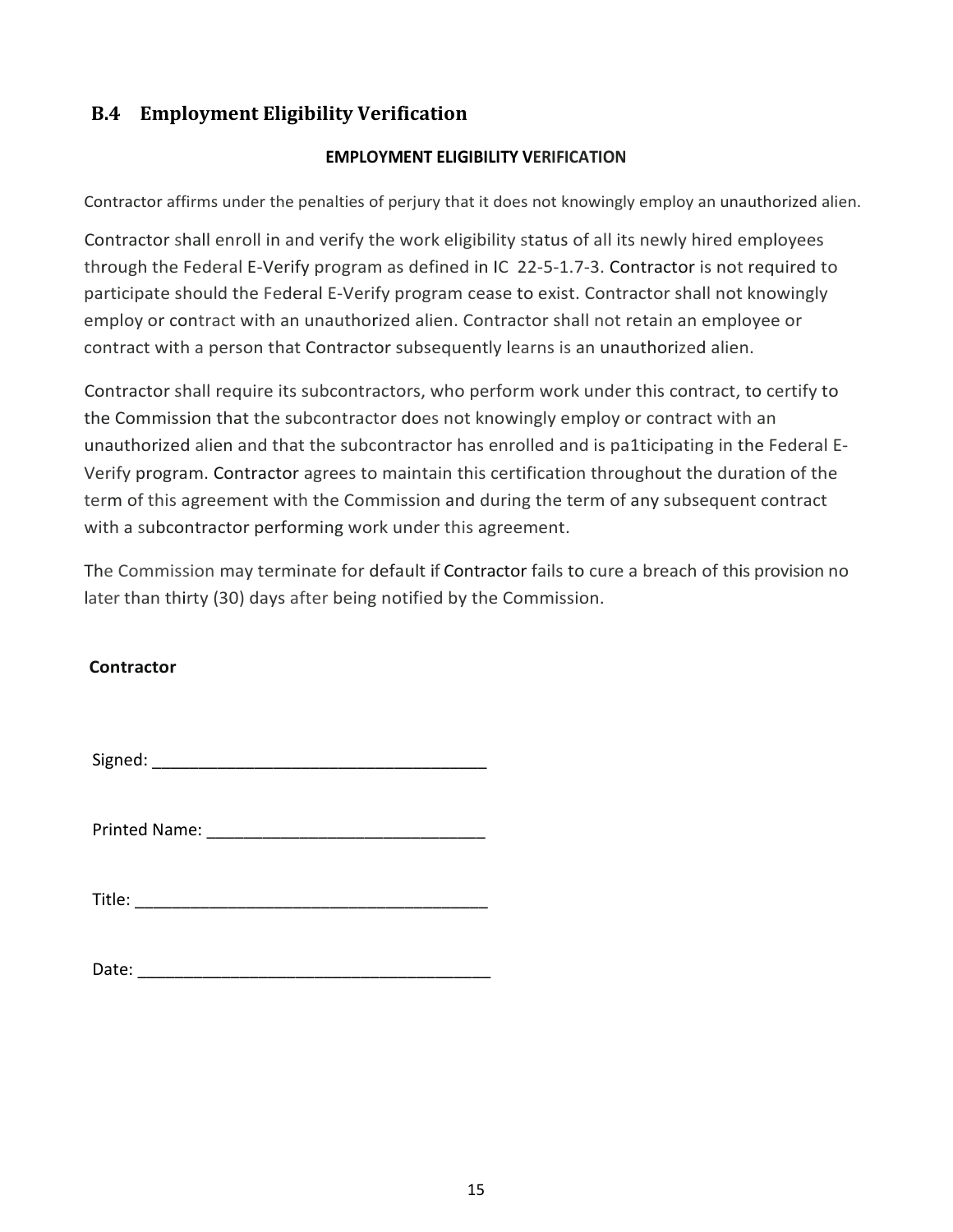# **B.5 Certification of No Investment in Iran**

#### **CERTIFICATION OF NO INVESTMENT IN IRAN**

As required by IC 5-22-16.5, Contractor certified that it is not engaged in investment activities in Iran. Providing false ce1tification may result in the consequences listed in IC 5-22-16.5-14, including termination of this Contract and denial of future state contracts, as well as imposition of a civil penalty.

Contractor Signed: \_\_\_\_\_\_\_\_\_\_\_\_\_\_\_\_\_\_\_\_\_\_\_\_\_\_\_\_\_\_\_\_\_\_\_ Printed Name: \_\_\_\_\_\_\_\_\_\_\_\_\_\_\_\_\_\_\_\_\_\_\_\_\_\_\_\_\_ Title: \_\_\_\_\_\_\_\_\_\_\_\_\_\_\_\_\_\_\_\_\_\_\_\_\_\_\_\_\_\_\_\_\_\_\_\_\_

Date: \_\_\_\_\_\_\_\_\_\_\_\_\_\_\_\_\_\_\_\_\_\_\_\_\_\_\_\_\_\_\_\_\_\_\_\_\_